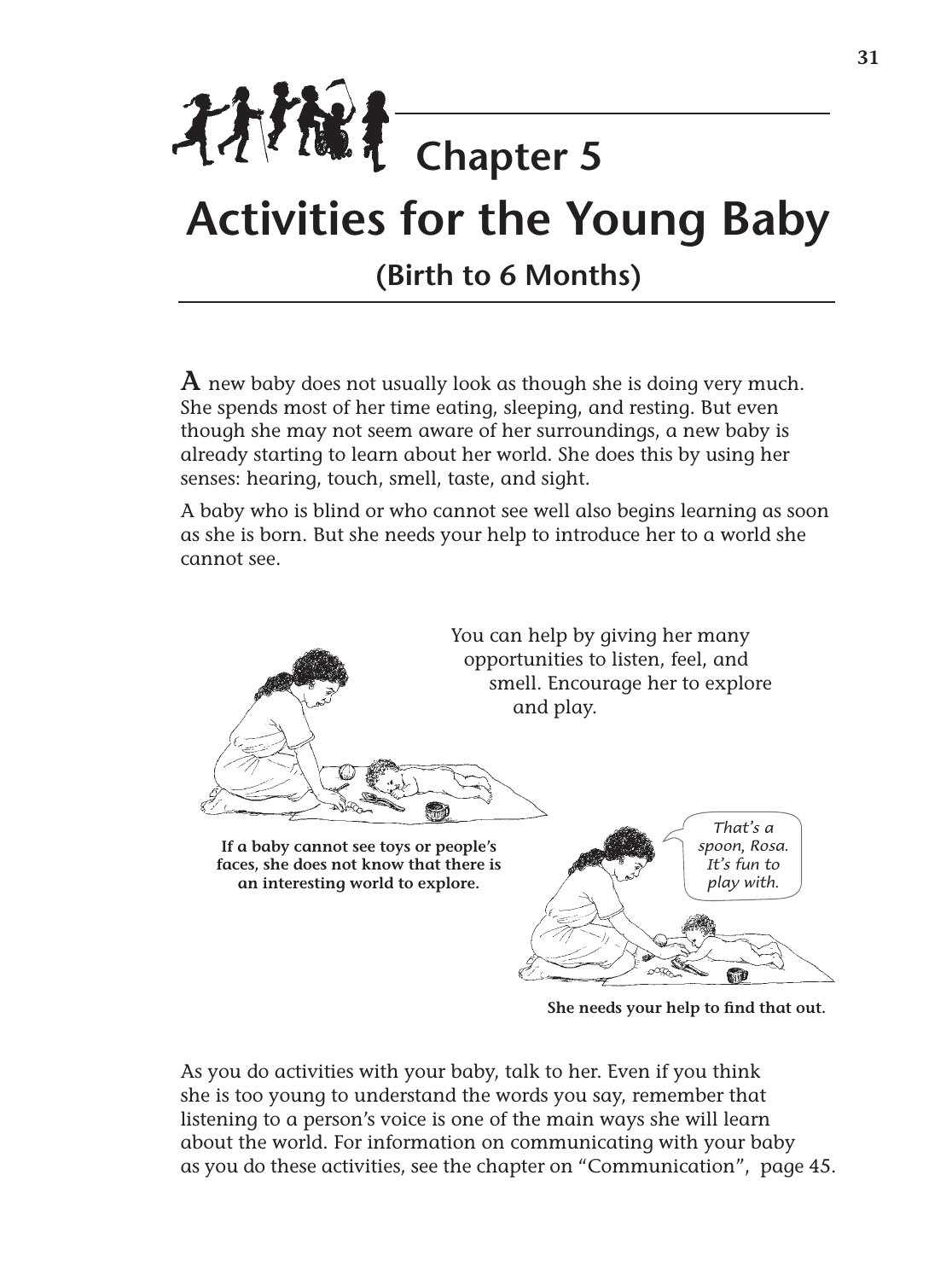

# **ACTIVITIES**

The activities in this chapter are divided into 2 parts: for babies from birth to 3 months old and for babies 4 to 6 months old. These are the ages when babies can begin to work on the skills described here. But remember that it can take months for a baby to learn a new skill. So you may want to work on a few skills at a time. And remember that each baby will learn at her own pace.

## **Birth to 3 months old**

In the first 3 months of life, a baby can learn to:

- recognize familiar voices and sounds
- make noises other than crying
- discover her hands and feet
- lift her head
- tell the difference between smells
- touch and hold objects
- enjoy different kinds of touch
- help calm herself down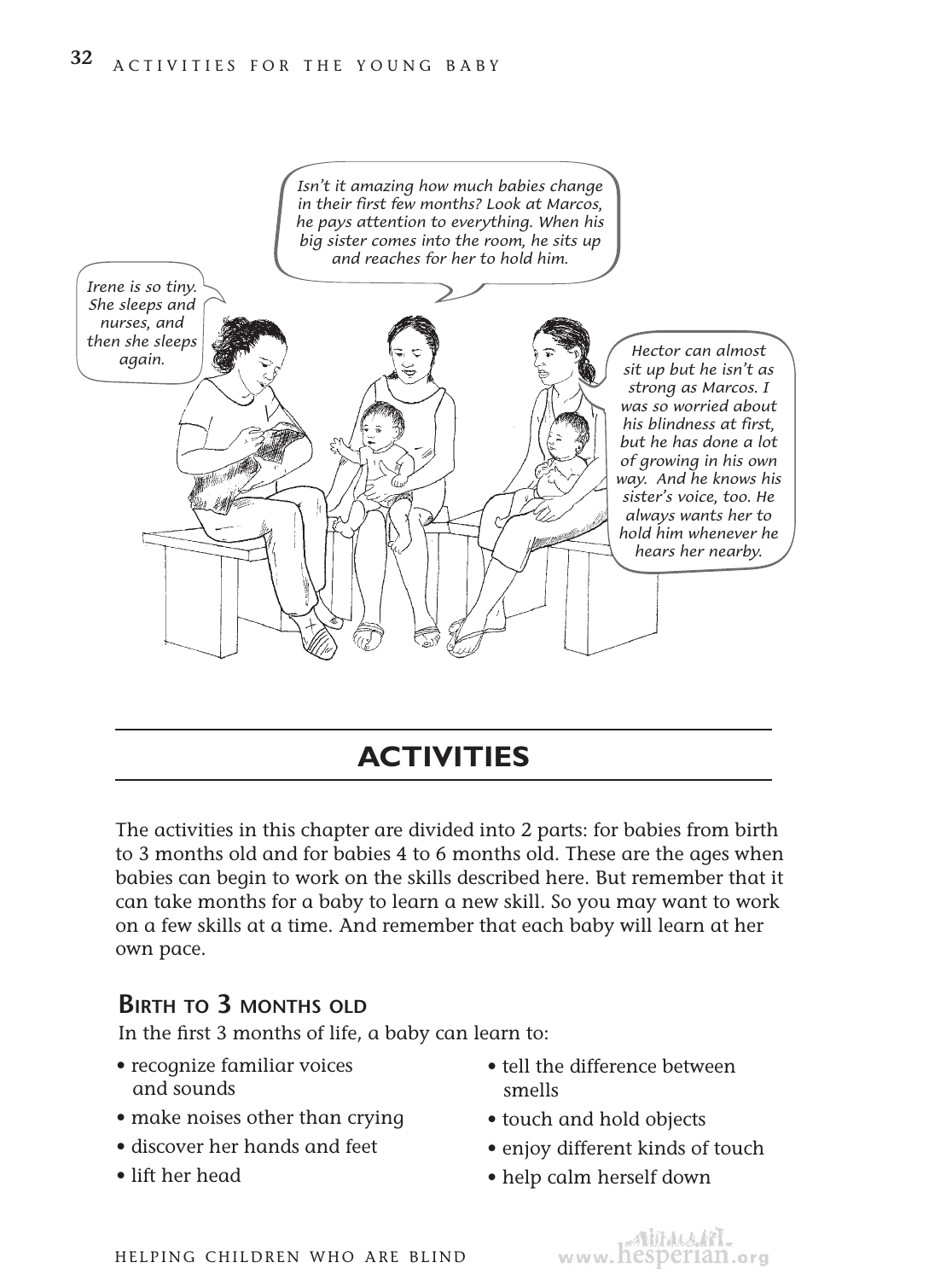## *To help your baby learn to trust people and her surroundings* ▲

A baby who can see soon learns that certain sounds, touches, and smells come from different people or objects. This helps her make sense of the world, feel secure in it, and want to explore it. But sounds, touches, and smells can frighten a blind baby because they seem to come from nowhere. She needs extra help to understand and feel secure in her surroundings.

You can help her understand where sounds and things that feel different come from. Help her know that learning about them can be fun.



Since your baby may not see what is about to happen, she needs you to let her know what will happen next. For example:

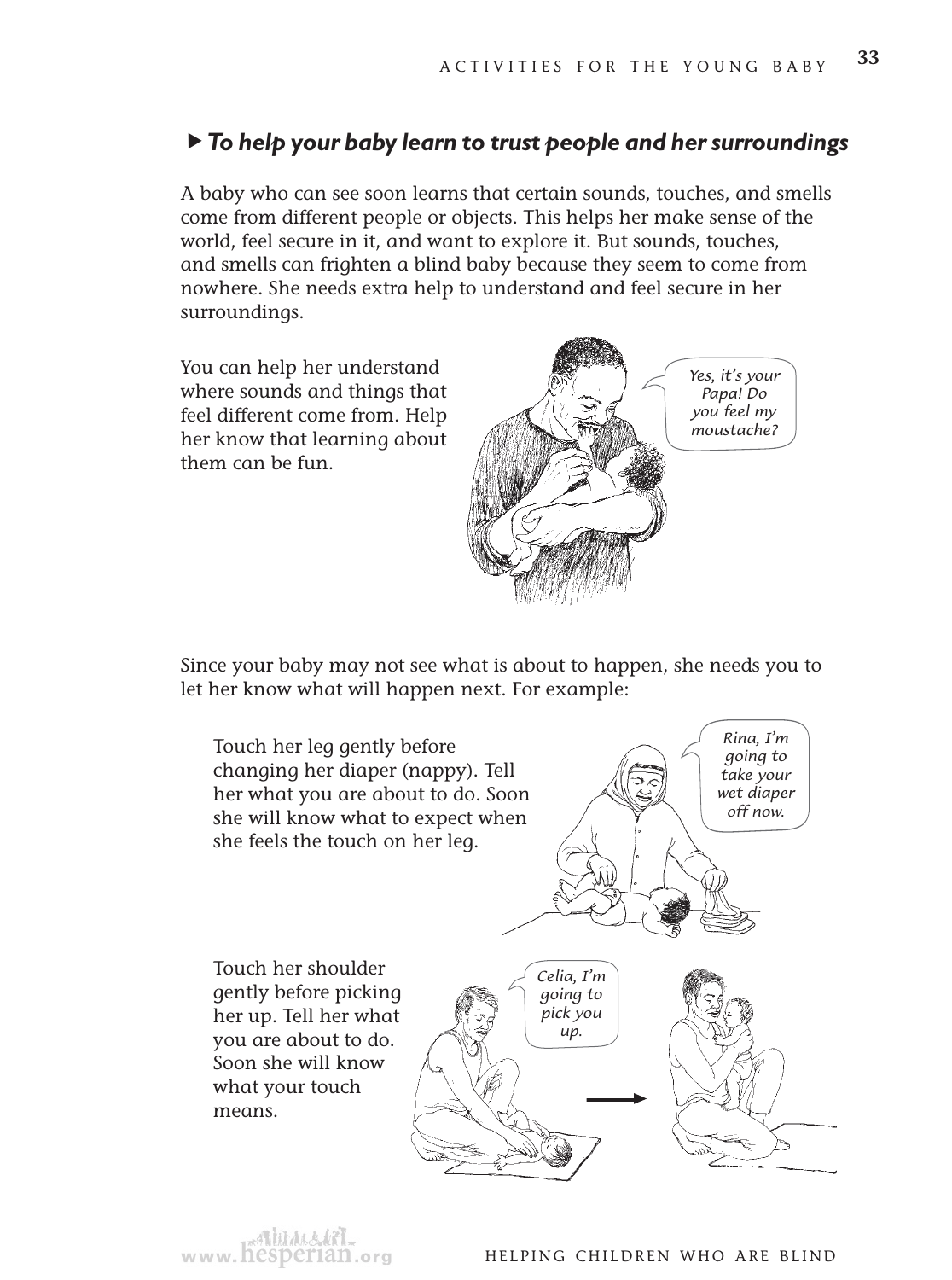#### *To encourage your baby to respond to people and to sounds* ▲

Keep your baby near you when she is awake. Speak to her often to let her know you are near. She will learn to recognize your voice and respond to it.



Encourage family members to talk with her about what they are doing. If the same person always does the same activity — like giving the baby a bath she will begin to recognize members of the family by what they do.





Encourage your baby to smile by talking to her. She may smile again if you blow softly on her belly or play with her toes.

Sing and play music for your baby. If she makes sounds, imitate them to encourage her to use her voice.

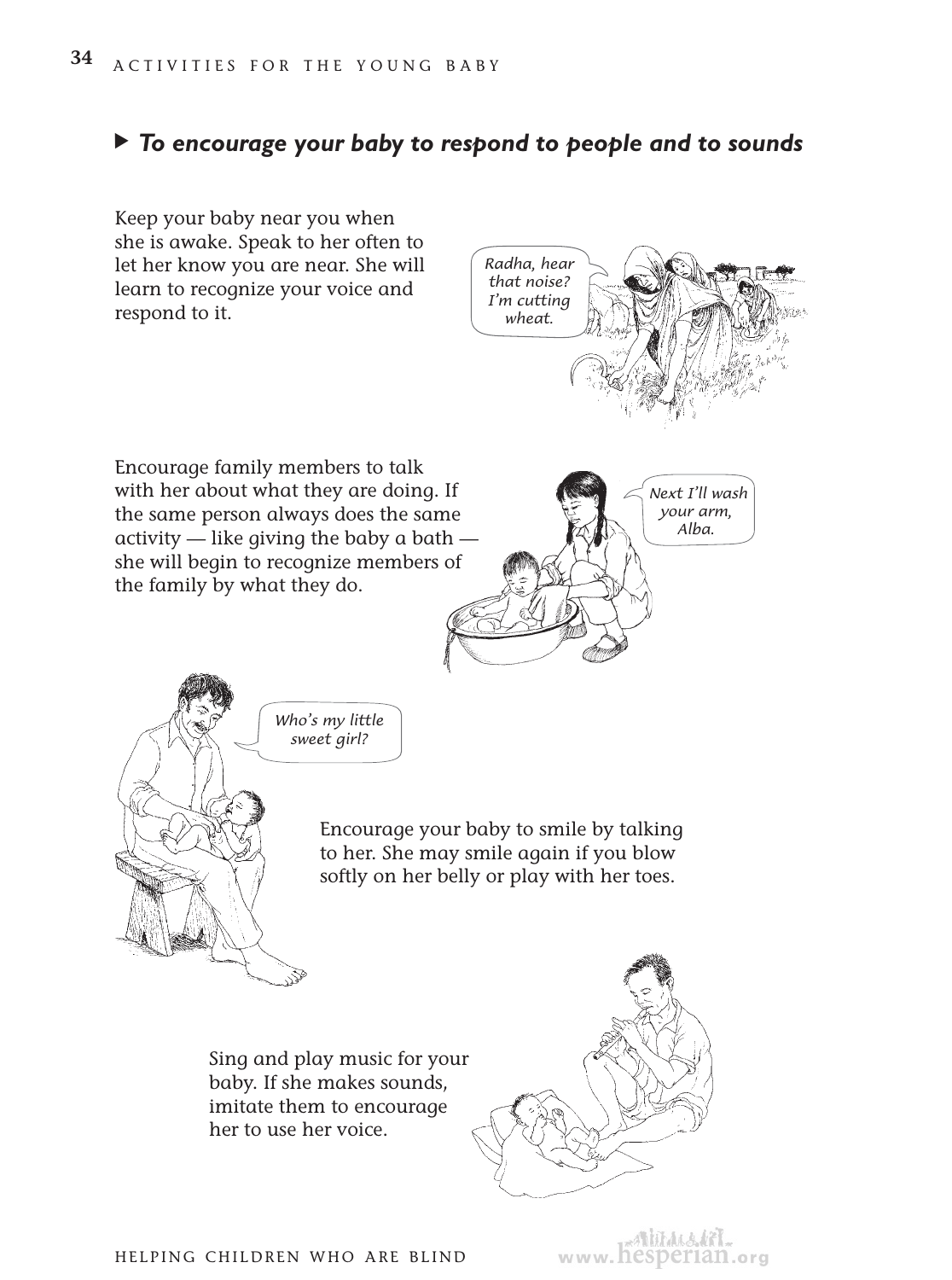

When your baby begins to make sounds, play with her by putting her hands on your mouth and throat while you repeat the sounds. This also helps her learn where sounds come from.

#### *To help your baby become aware of her hands and legs,*  ▲ *and to use her hands to hold objects*

When feeding your baby, gently push upward on your baby's arm so that she puts her hand on your breast. This helps her get ready to hold objects. Feeding is also a good time to talk or sing to your baby.



Try tying a toy that makes noise like a small bell, seed pod, or bracelet — on her wrist or ankle. She will try to find the sound with her other hand and play with it.

Put your baby on her side with a cloth behind her back for support. She will naturally bring her hands together to play.



**Remember, since small objects can choke a baby, you should stop her if she tries to put small toys or objects all the way into her mouth.**

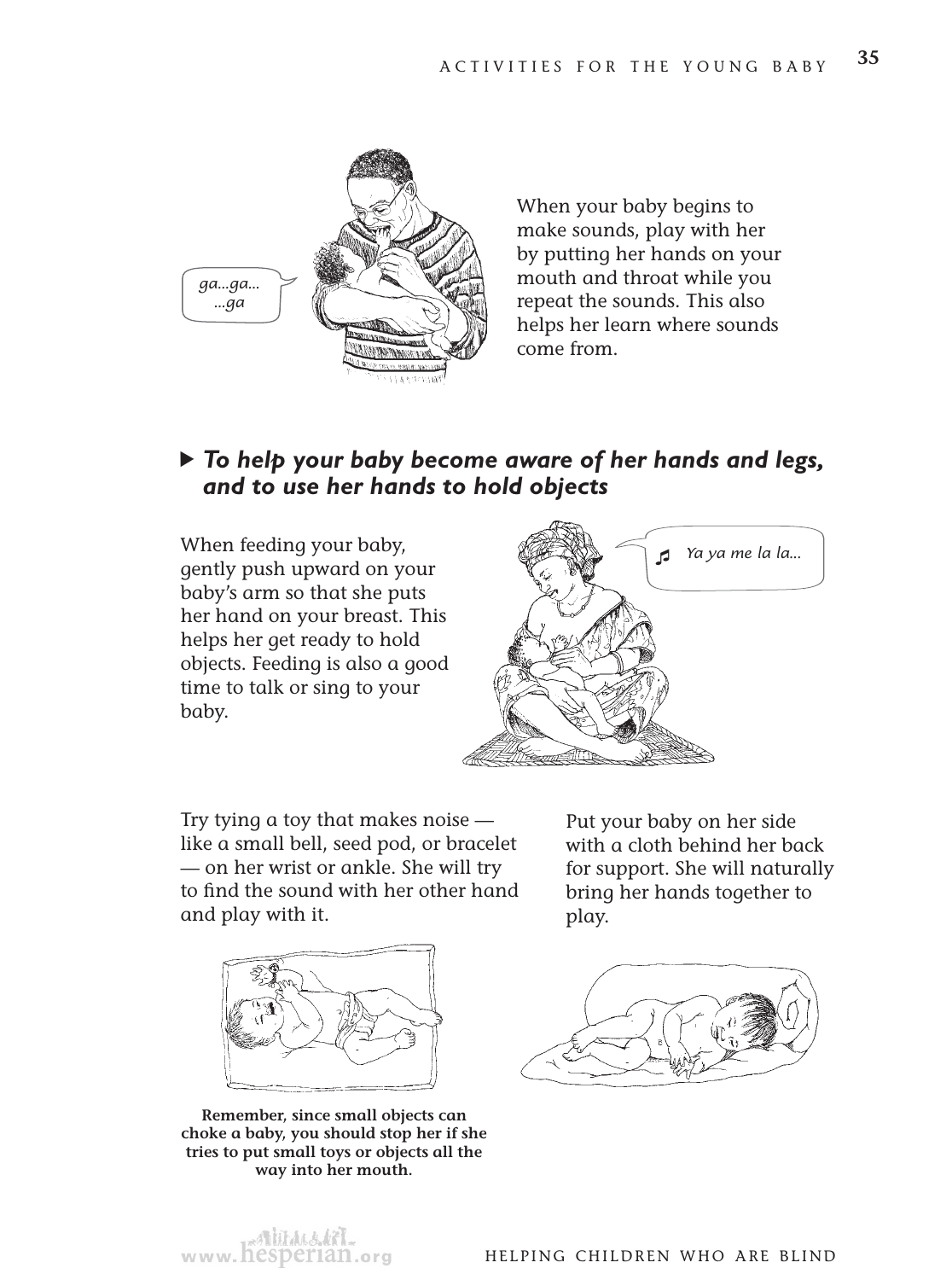Give her things to hold that will feel different from each other when she touches them, like a piece of smooth, silky cloth and a rough cloth. You can also encourage her to pull on objects like a strong string of beads or a knotted cord. If you pull back slightly, she may pull harder.

 *First, I'll rub your chest, Bina.*



**Be careful she does not choke on the beads or swallow them.**



After she gets used to your massage, try using cloths with different textures to gently rub her body. Afterward, encourage her to touch different parts of her body — for example, to touch her hand to her legs.



Touch her hands and feet when you play together. Pat them or blow lightly on them and name them.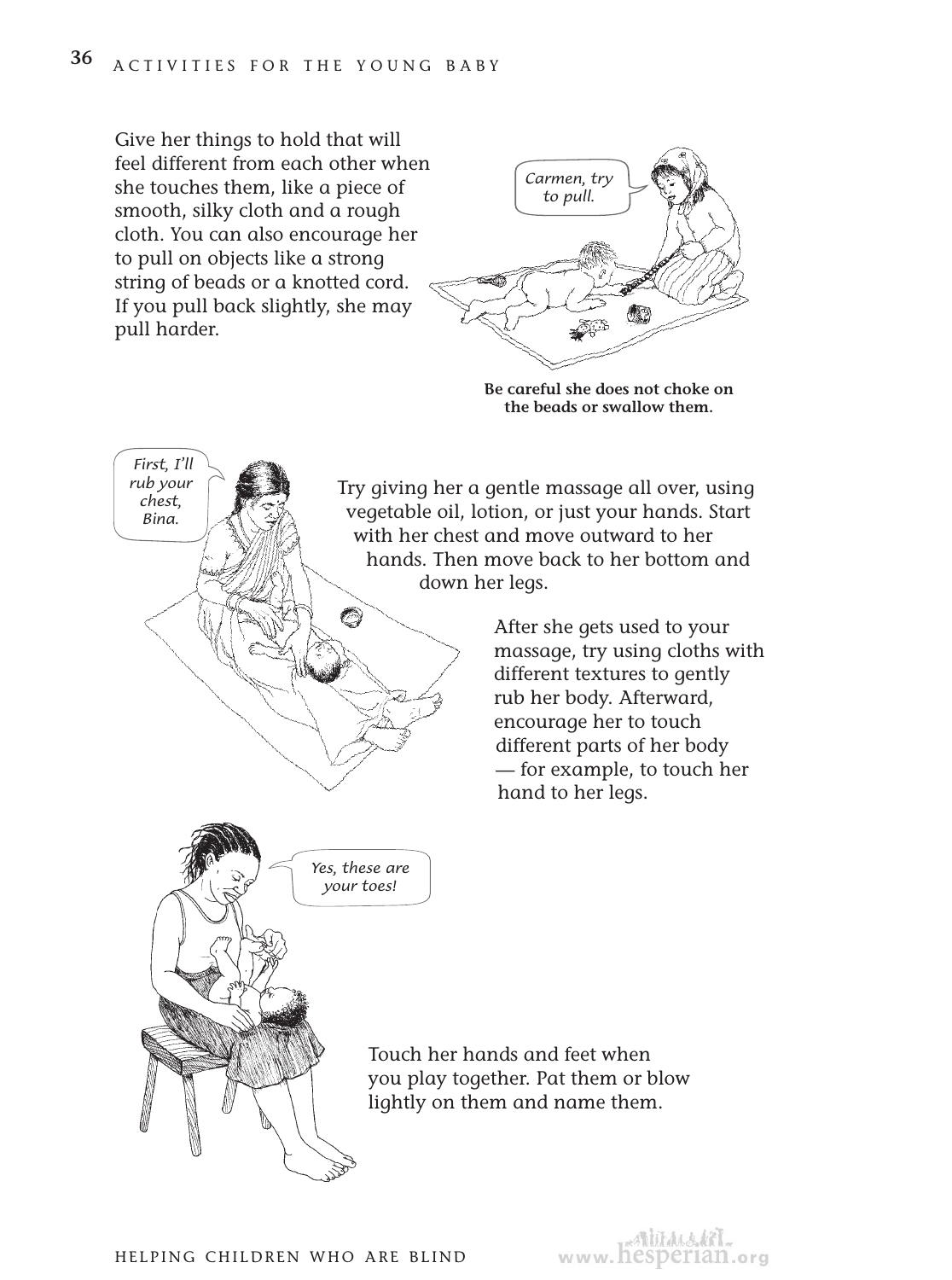## *To help your baby develop control of her head* ▲

A baby's neck muscles grow strong when she lies on her stomach and lifts her head. A baby who can see will lift her head up to look at things, but a baby who cannot see will need other reasons to lift her head. Many babies may not like to lie on their stomachs. Your child may be more willing to do this if you:

Place your baby on your chest. If her face is near your face, she will want to lift her head when she hears your voice, or she will want to touch your face. You can also hold your arms around her and rock back and forth.

Put your baby over your knees, while supporting her with your hand. Rock her by moving your knees. This is an easy way to hold your child and encourages her to lift her head and strengthens her neck muscles. It also helps her prepare to crawl.



Let your baby feel a noisy toy, then shake it about 15 centimeters (6 inches) above her head. She will often lift her head to pay attention to the sound.

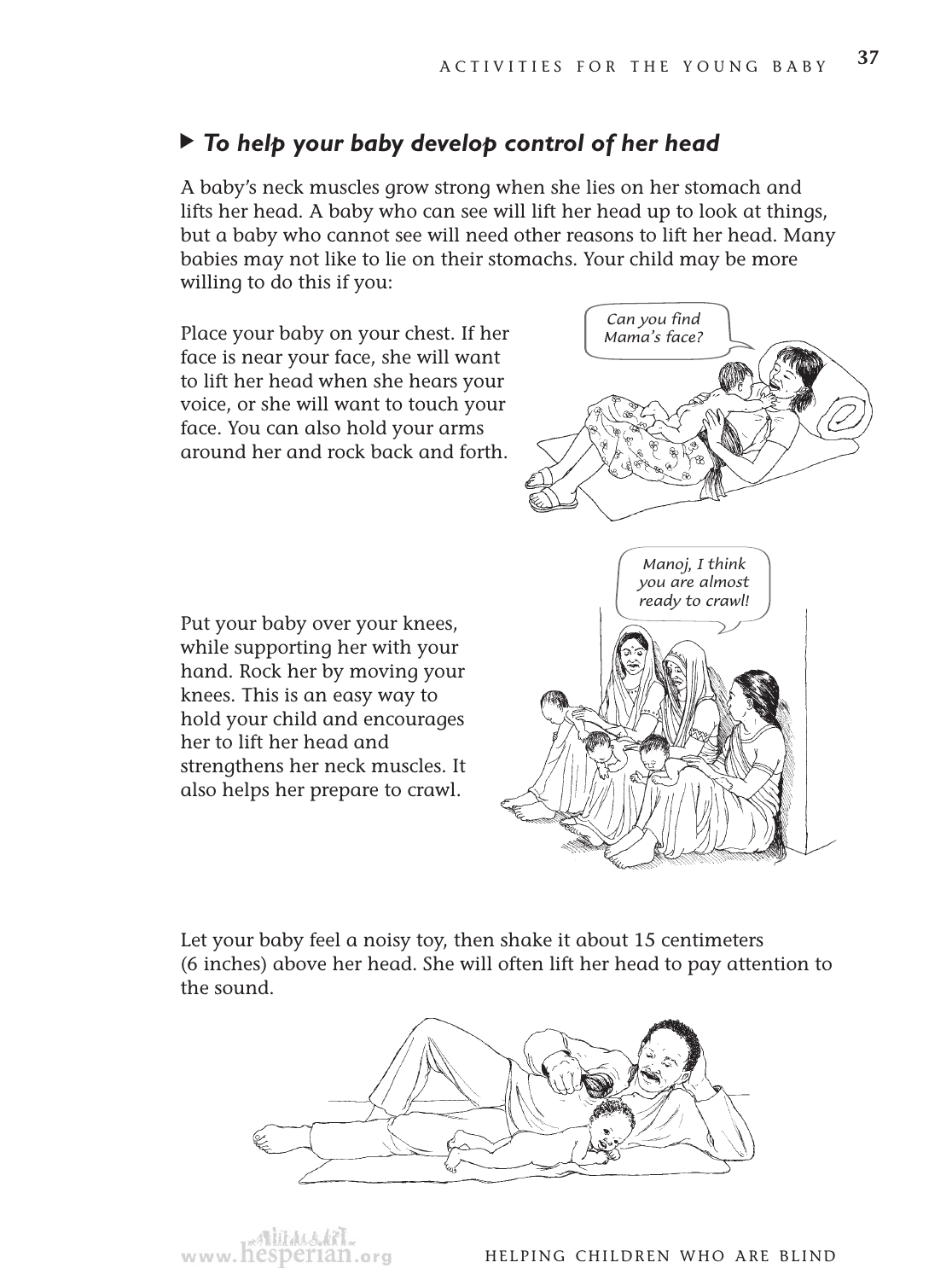## **▶ To help your baby explore objects through taste and smell**

Babies first learn about the world by tasting and exploring objects with their mouths. This is especially important for children who cannot see well because they must learn a lot through their other senses. Everything the baby plays with should be clean, and big enough so the baby will not choke.



to explore their smell and taste.

# *To help your baby feel different kinds of touch* ▲

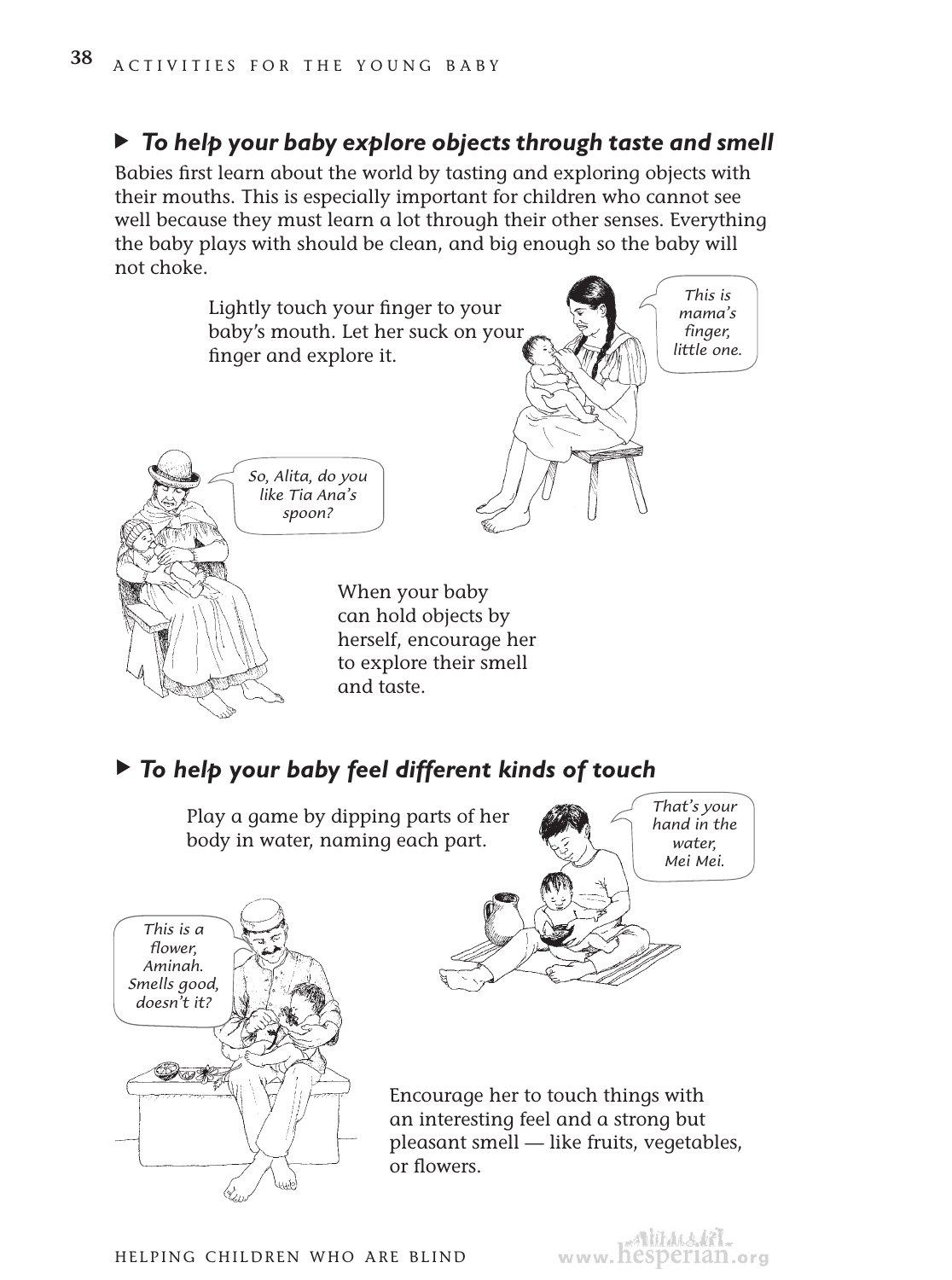### *To help your baby get ready to roll over* ▲

A baby who can see learns to roll over as she reaches for things. If your baby cannot see, you may have to help her learn to roll over. As her head, neck, and shoulders get strong, you will notice your baby holding her head up and turning when she hears sounds. Now she can prepare for rolling over.



Put your baby on her side with a cloth or pillow behind her. Shake a noisy toy in front of her. Then move the toy down to the floor. She will then turn her head and shoulders to follow it — and will roll onto her stomach.

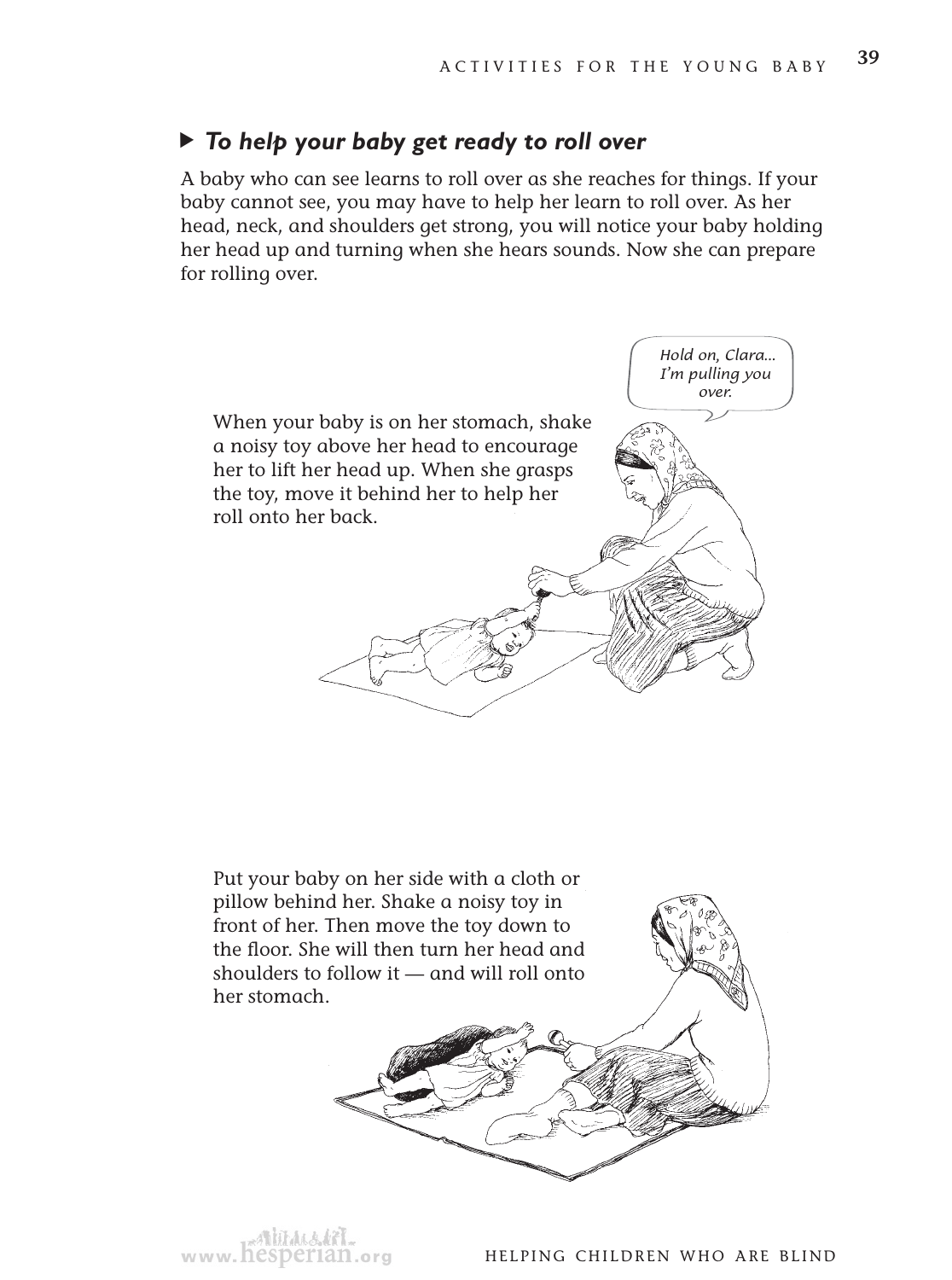#### **4 TO 6 MONTHS OLD**

When a baby gets a little older she can:

- smile in response to a familiar voice or sound
- explore her body to learn what it is like
- make sounds that are like words but do not make sense (babble)
- bring an object in her hand to her mouth
- move an object from one hand to the other
- reach for toys she hears, feels, or sees
- roll over from her back to her stomach, and from her stomach to her back
- get ready for sitting and crawling (for example, by trying to balance while sitting on someone's knee)

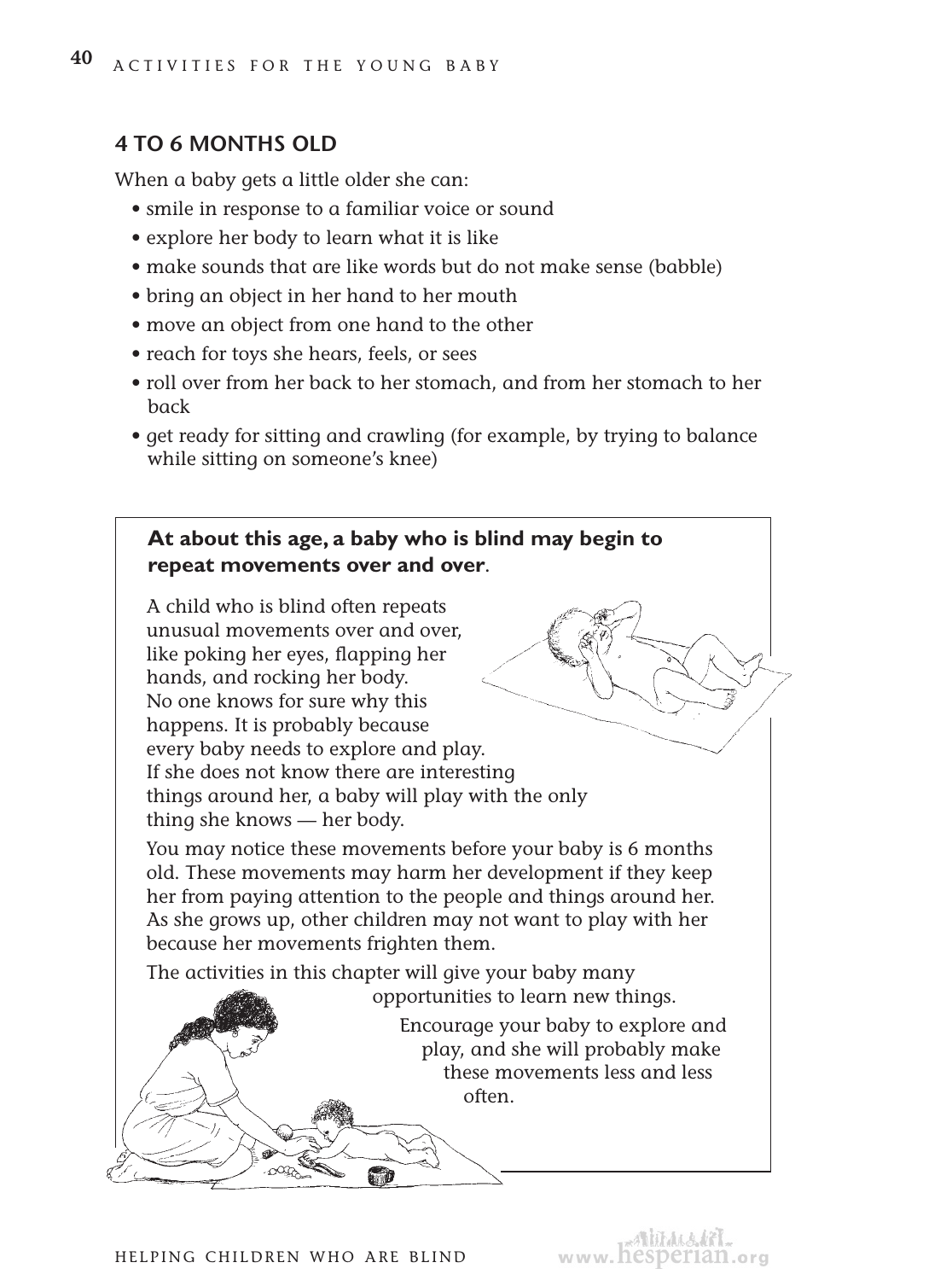*Neva, reach* 

### *To encourage your baby to reach for things and hold them* ▲

Let her touch objects that have a different feel — for example, furry, smooth, or bumpy toys. After she begins playing with them, move them just out of her reach. Tap the objects on the floor, so she knows where they are.





Shake a noisy object until she reaches for it. (At first you may need to gently push her elbow toward the object.) Then encourage her to shake it and move it from one hand to the other. This will help her learn where sounds come from and will also strengthen her arms.

Fasten objects to your baby's clothes or hands with a short string. If she drops a toy, guide her hand along the string until she reaches the top. This will encourage her to reach on her own and to learn that things she drops have not disappeared.





Keep a few objects in the same place so she can learn where to find them.

. Alikara (?). www.hesperian.org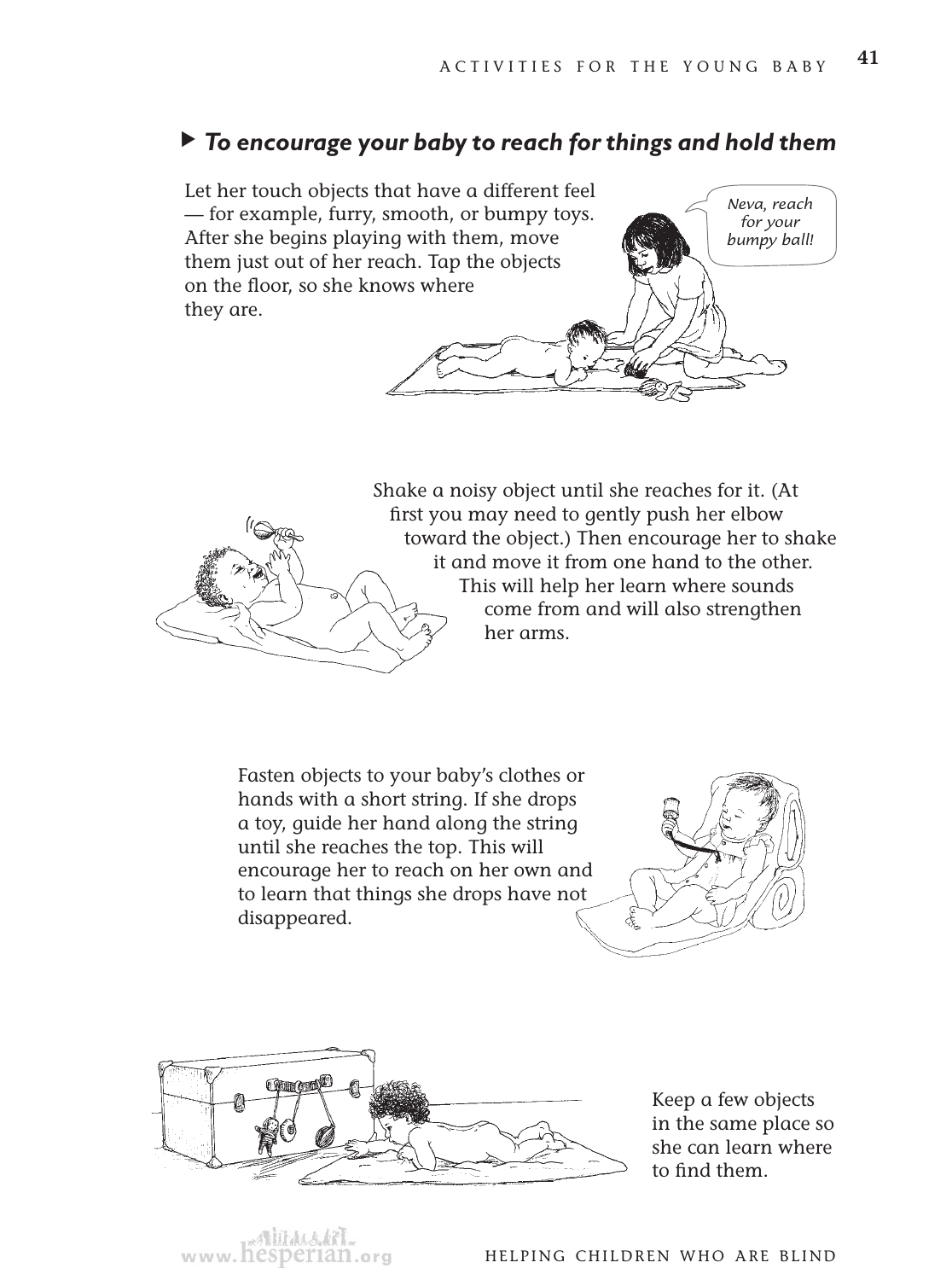# **▶ To help your baby roll over**

*Can you find the rattle, Simi?*

If you did the activity on page 39, you helped your baby roll over by pulling on a toy, or by putting something behind her back. Now she can learn to roll over with less help.



When your baby is on her back, encourage her to reach for a noisy object held to one side. Help her roll toward the noisy toy and onto her side or stomach.



*You're such a big girl now, Sekai. Sitting up all by yourself.*

# *To prepare your baby for sitting up* ▲

If your baby is not yet sitting up by herself, these activities can help her get ready to sit.



Sit behind your baby, giving her some support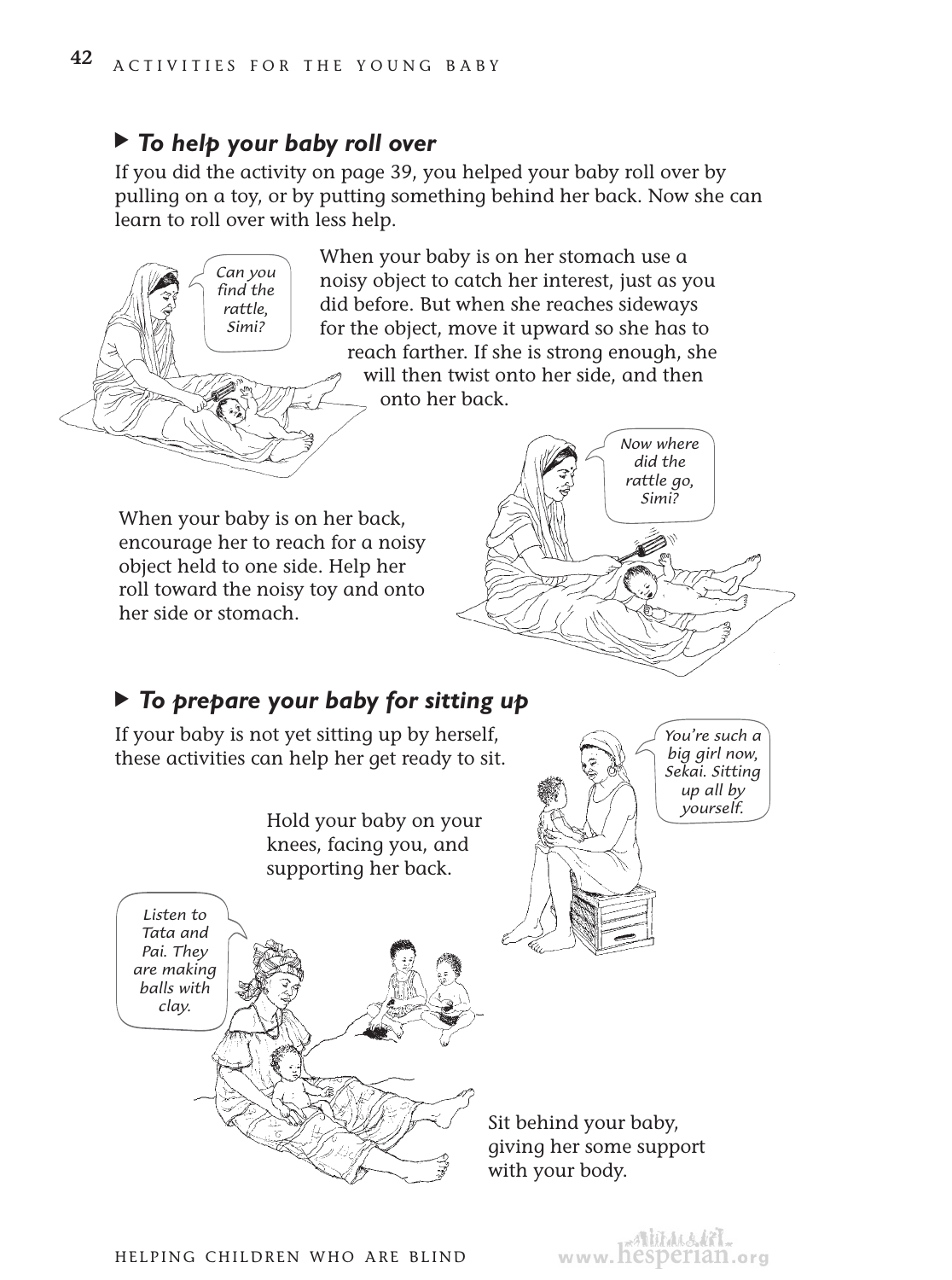

Hold your baby loosely on your knees. Slowly lift one knee so she leans a little to one side. Then bend the other knee. She will learn to shift her body to balance herself.

## *To help your baby prepare for crawling* ▲

To crawl, a baby needs strong arms and shoulders. She must also be able to balance while shifting her weight from side to side. These activities can help.

Place your baby on her hands and knees over a roll or cloth. The roll should be big enough to give her some support, but small enough that she has to bear some of her own weight. Slowly rock her forward and backward, and from side to side.





Place your baby over your leg or a roll of cloth. Encourage her to reach for a toy on one side, while her arms and knees on the other side take some of her weight. Repeat on the other side.

. Alikara (?). www.hesperian.org